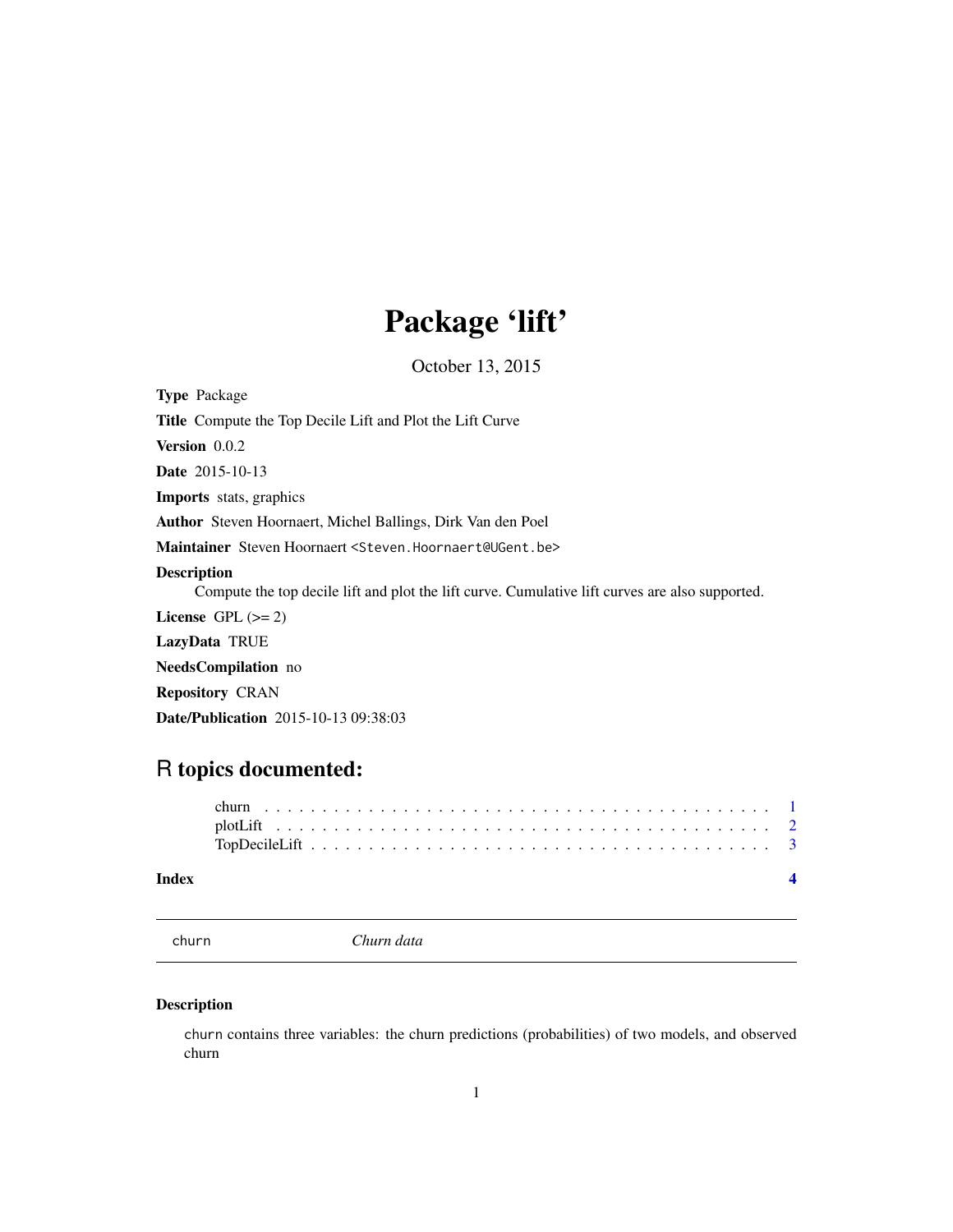#### <span id="page-1-0"></span>Usage

data(churn)

#### Format

A data frame with 1302 observations, and 3 variables: predictions, predictions2, churn.

#### Author(s)

Authors: Steven Hoornaert, Michel Ballings and Dirk Van den Poel, Maintainer: <Steven.Hoornaert@UGent.be>

#### Examples

data(churn) str(churn)

plotLift *Compute the top decile lift and plot the lift curve*

#### Description

plotLift plots the commonly used lift curve by ordering the data by the predictions, and computing the proportion of positives for each bucket.

#### Usage

```
plotLift(predicted, labels, cumulative = TRUE, n.buckets = 10, ...)
```
#### Arguments

| predicted               | A numeric vector with the classifier's predicted scores / probabilities                  |
|-------------------------|------------------------------------------------------------------------------------------|
| labels                  | An integer vector containing binary labels with values 0.1                               |
| cumulative              | boolean. Should the cumulative lift curve be plotted or not?                             |
| n.buckets               | scalar. How many buckets should be used. One can use more buckets with large<br>datasets |
| $\cdot$ $\cdot$ $\cdot$ | additional parameters to the plot function                                               |

#### Value

lift curve

#### Author(s)

Steven Hoornaert, Michel Ballings, Dirk Van den Poel, Maintainer: <Steven.Hoornaert@UGent.be>

#### Examples

```
data(churn)
plotLift(churn$predictions,churn$labels)
```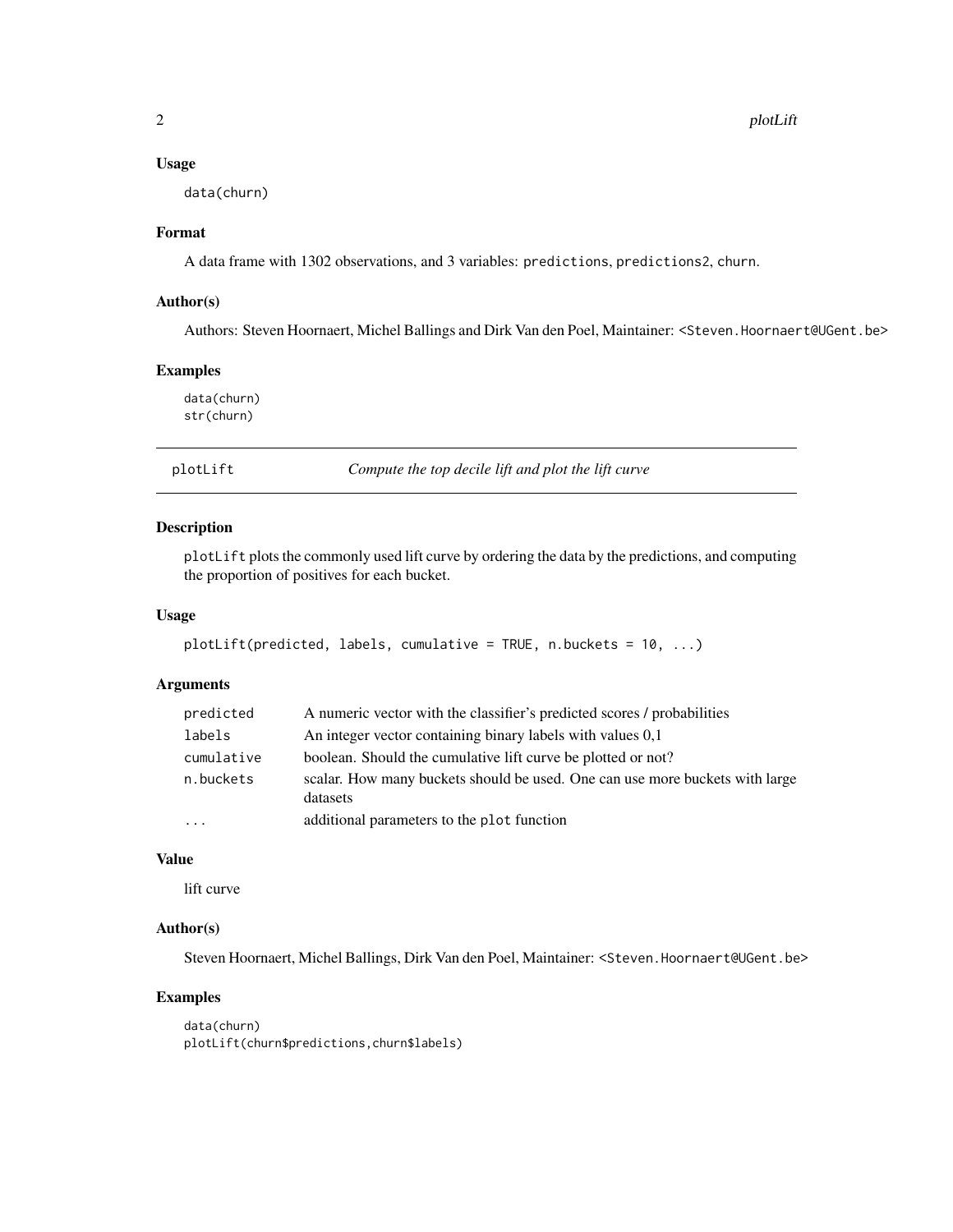<span id="page-2-0"></span>

#### Description

TopDecileLift computes the commonly used top decile lift by ordering the data by the predictions, and computing the proportion of positives in the top 10%.

#### Usage

TopDecileLift(predicted, labels)

#### Arguments

| predicted | A numeric vector with the classifier's predicted scores / probabilities |
|-----------|-------------------------------------------------------------------------|
| labels    | An integer vector containing binary labels with values 0,1              |

#### Value

a scalar denoting the top decile lift

#### Author(s)

Steven Hoornaert, Michel Ballings, Dirk Van den Poel, Maintainer: <Steven.Hoornaert@UGent.be>

#### Examples

```
data(churn)
TopDecileLift(churn$predictions,churn$labels)
```